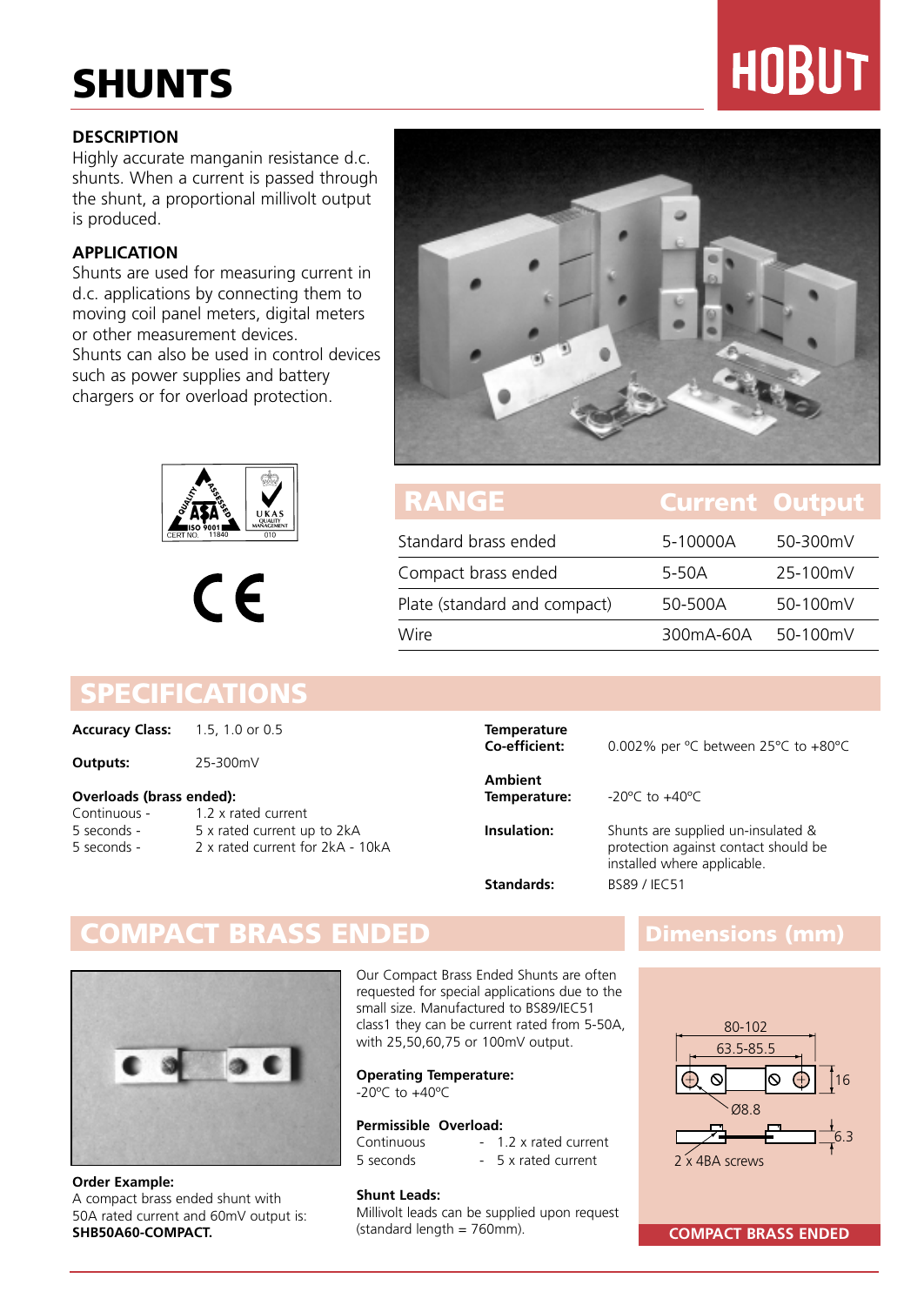# **SHUNTS**

# **HOBUT**

## **STANDARD BRASS ENDED Dimensions (mm)**



### **Order Example:**  A brass ended shunt with 1000A rated current and 100mV output, class1 is: **SHB1000A100-CLASS1**

Our standard range of BS89/IEC51 class1 or class 0.5 shunts can be current rated from 5 to 10,000A with 50 to 300mV output.

**Operating Temperature:** 

-20ºC to +40ºC

### **Permissible Overload:**

Continuous - 1.2 x rated current

5 seconds - 5 x rated current up to 2kA

10 seconds - 2 x rated current for 2kA-10kA

### **Shunt Leads:**

Millivolt leads can be supplied upon request (standard length = 760mm)

|            |              | A  |    |    |     |     |                   |                                                   |                          | B   | $\mathsf{C}$ | D   | E  | F              |
|------------|--------------|----|----|----|-----|-----|-------------------|---------------------------------------------------|--------------------------|-----|--------------|-----|----|----------------|
| Current(A) |              |    |    |    |     |     |                   | Type 50mv 60mv 75mv 100mv 150mv 200mv 250mv 300mv |                          |     |              |     |    |                |
| $5 - 35$   | $\mathbf{1}$ | 95 | 95 | 95 | 114 | 114 | 172               | 172                                               | 267                      | 22  | 10           | 11  | ÷, | $\overline{7}$ |
| 40-200     | $\mathbf{1}$ | 95 | 95 | 95 | 114 | 114 | 172               | 172                                               | 267                      | 32  | 12           | 13  | ÷, | 10             |
| 250-400    | $\mathbf{1}$ | 95 | 95 | 95 | 114 | 121 | 172               | 172                                               | 267                      | 32  | 20           | 25  | ÷, | 10             |
| 450-1600   | 2            | 95 | 95 | 95 | 114 | 121 | 172               | 172                                               | 267                      | 67  | 25           | 25  | 41 | 10             |
| 1800-3250  | 3            | 95 | 95 | 95 | 114 | 121 | 172               | -                                                 | $\qquad \qquad -$        | 111 | 38           | 81  | 57 | 10             |
| 3500-5000  | 3            | 83 | 83 | 95 | 114 | 121 | $\qquad \qquad -$ | —                                                 | $\qquad \qquad -$        | 140 | 38           | 114 | 90 | 12             |
| 5500-7000  | 4            | 83 | 83 | 96 |     |     |                   | —                                                 | $\qquad \qquad -$        | 230 | 38           | 114 | 90 | 12             |
| 7500-10000 | 5            | 83 | 83 | 96 |     |     |                   | -                                                 | $\overline{\phantom{0}}$ | 320 | 38           | 114 | 90 | 12             |







**TYPE 3** 



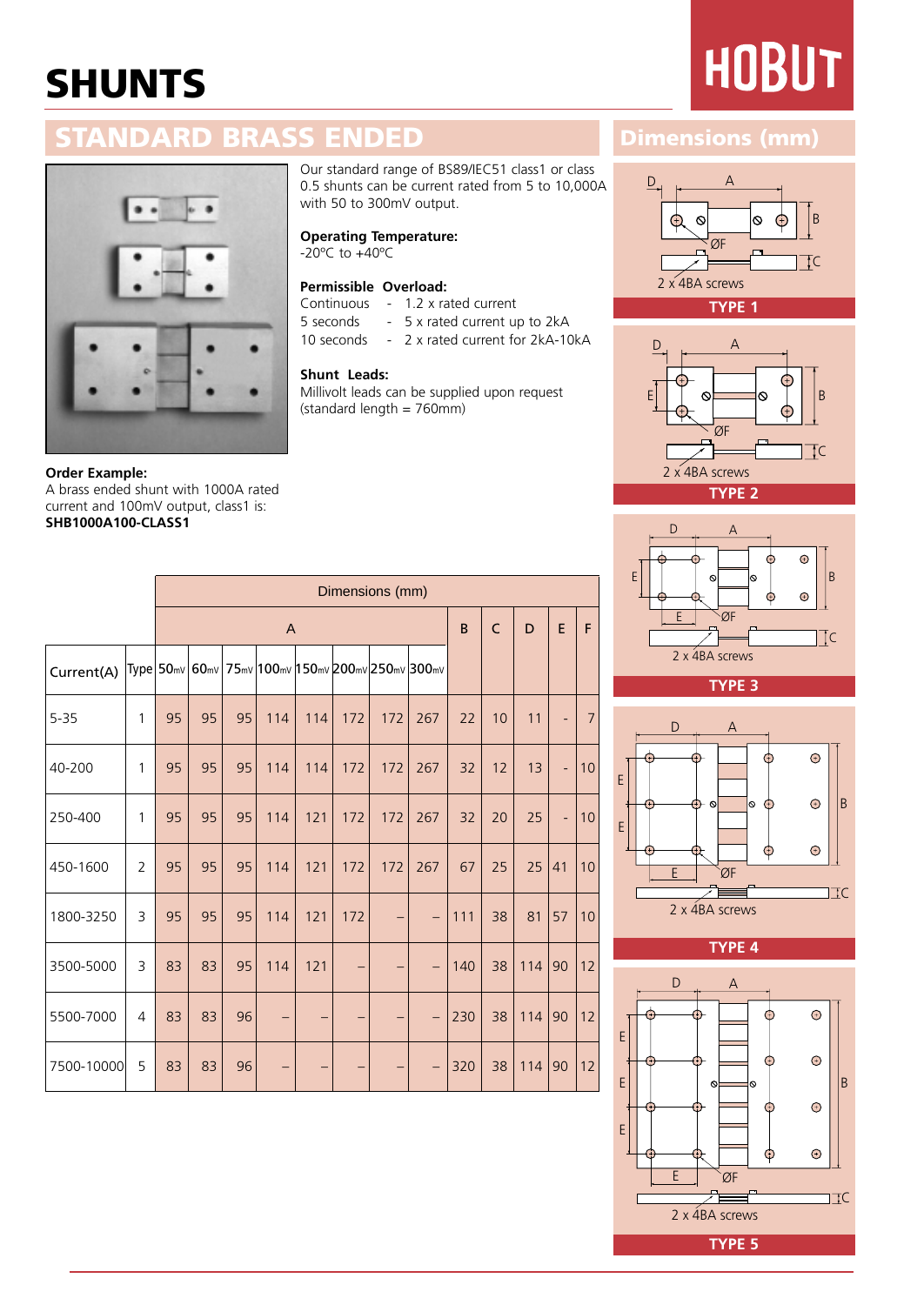# **SHUNTS**

# **HOBUT**

## **PLATE (STANDARD & COMPACT) Dimensions (mm)**



## **STANDARD COMPACT**

50A to 500A rated current with 50, 60, 75 or 100mV output available. 6.3mm Faston Tags (T) or Tapped 4BA Bushes (B) can be supplied.

### **Order example:**

A standard plate shunt 125A 75mV output with bush connections is: **SHP125A75-BUSH**.

### An economical range of shunts, manufactured to class 1.5.

**Operating Temperature :** -20°C to +40°C.

**Shunt Leads:**

Millivolt leads can be supplied upon request  $(\text{standard length} = 760 \text{mm})$ .

75A to 500A rated current with 50, 60 75 or 100mV output available. 6.3mm Faston Tags as standard.

**Order example:**  A compact plate shunt 300A 60mV output is: **SHP300A60-COMPACT**.



**Order example:** A wire shunt 6A rated current and 60mV output is: **SHW6A60**

A range of shunts designed mainly for low current applications, manufactured to class 1.5

**Operating Temperature :**  -20°C to +40°C.

### **Shunt Leads:**

Millivolt leads can be supplied upon request  $(statard length = 760mm)$ .

300mA to 60A rated current with 50, 60, 75 or 100mV output available.

Dimension A (mm)  $Current(A)$  Type  $50<sub>mV</sub>$  60 $<sub>mV</sub>$  75 $<sub>mV</sub>$  100 $<sub>mV</sub>$ </sub></sub></sub> 300mA-3A 1 25 25 25 25 4 2 51 62 78 104 5 2 62 75 98 81 6 72 52 62 81 72 7.5 | 2 | 41 | 50 | 62 | 82 8 | 2 | 52 | 63 | 79 | 105 10 | 2 | 81 | 97 | 80 | 107 12 | 2 | 68 | 81 | 67 | 70 15 | 2 | 55 | 66 | 83 | 110 20 | 3 | 58 | 51 | 62 | 82 25 | 3 | 51 | 40 | 49 | 66 30 | 3 | 56 | 51 | 64 | 85 35 | 3 | 49 | 61 | 80 | 100 40 | 3 | 41 | 53 | 66 | 88 50 | 3 | 35 | 43 | 53 | 71 60 3 29 35 44 59



### **STANDARD**



**COMPACT**

### **WIRE Dimensions (mm)**